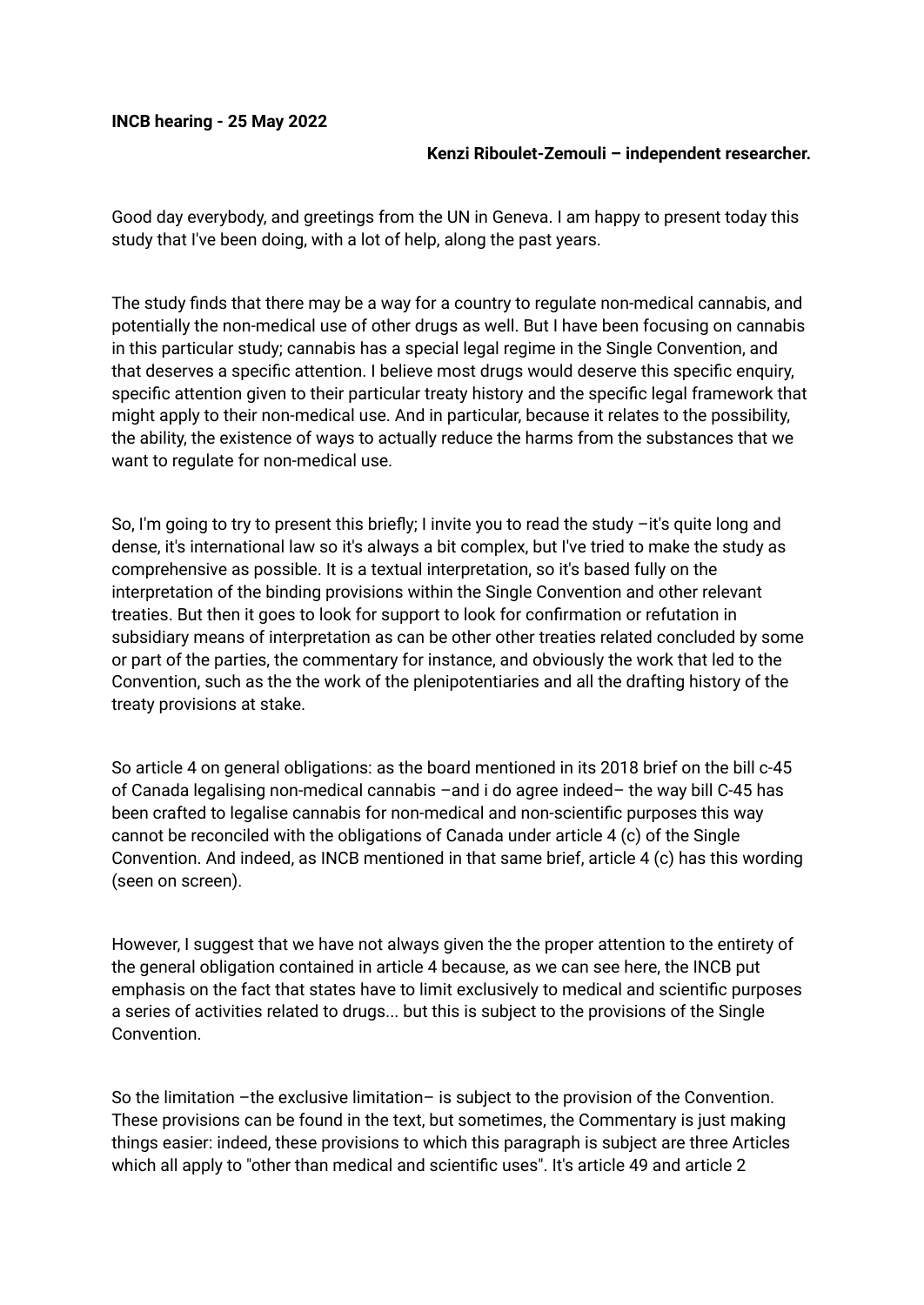paragraph 9 for what concerns cannabis, then we have article 27 for the coca-leaf (but we're not considering it today). These all concern "other than medical and scientific uses" including for coca-leaf which is actually for use as a flavouring agent (which is a non-medical use, flavour in beverages).

So, with regards to the "limitation", what we have to understand is that the general obligation is not to limit exclusively, but to limit exclusively subject to some exemptions. And this is why, in the preamble, we don't find this "exclusive" limitation, but just a limitation. The goal is to limit, not exclusively; and limit in a way that is generally acceptable. I think it is absolutely fundamental to see this distinction between the exclusive limitations balanced by the exemption and the generally acceptable limitations that it echoes in the preamble.

In addition to this, we don't find any clear textual obligation to prohibit in the Convention. We just have recommendations or options to prohibit substances in schedule IV, if certain conditions are given, but never will we find any obligation to prohibit. So that's also an element to consider: it's just simply not there in the treaty, and if it's not there, it cannot bind us. And the object and purpose of the treaty, as the INCB recognises itself, is the protection of the "health and welfare of [hu]mankind" and, to reach that goal, the treaty and the Parties proposes themselves to establish a series of control measures, in order to reach that goal of protecting health and welfare. So the interpretation of the treaty has to be guided by this goal, and it has always been. Even countries that say, for instance, for substances in schedule IV, "we will apply prohibition", they do so because they believe, in good faith, that applying prohibition will contribute to improving and protecting the health and welfare of humankind.

That is, I think, something we can agree on. Even if we don't agree with the fact that it will work, but we can agree that it's done in good faith with a view of reaching the goals of the treaty: protecting health and welfare.

So abuse, ill effects, addiction, misuse... we have a series of words that are analysed in the report i am presenting, High Compliance, pages 66-73.

We have to note changes between the original Single Convention, and the amended Single Convention. Initially, we had the word "addiction" present a lot. In High Compliance, there is also an annex that lists every single mention of the word "abuse" and related terms, and explains their context; what we find is that, not only because abuse is here to replace addiction with the 1972 amendment, but also with the context in which it is presented, "abuse" is a medical condition. It's a disease. It's certainly not equivalent to all uses or to all non-medical uses. "Abuse", in the way that it is defined (in the Convention), but also in the way that it was defined at the time by medical literature and doctors, it has evolved and nowadays in the international nomenclature of diseases, where we used to find "abuse" we now find "substance use disorders".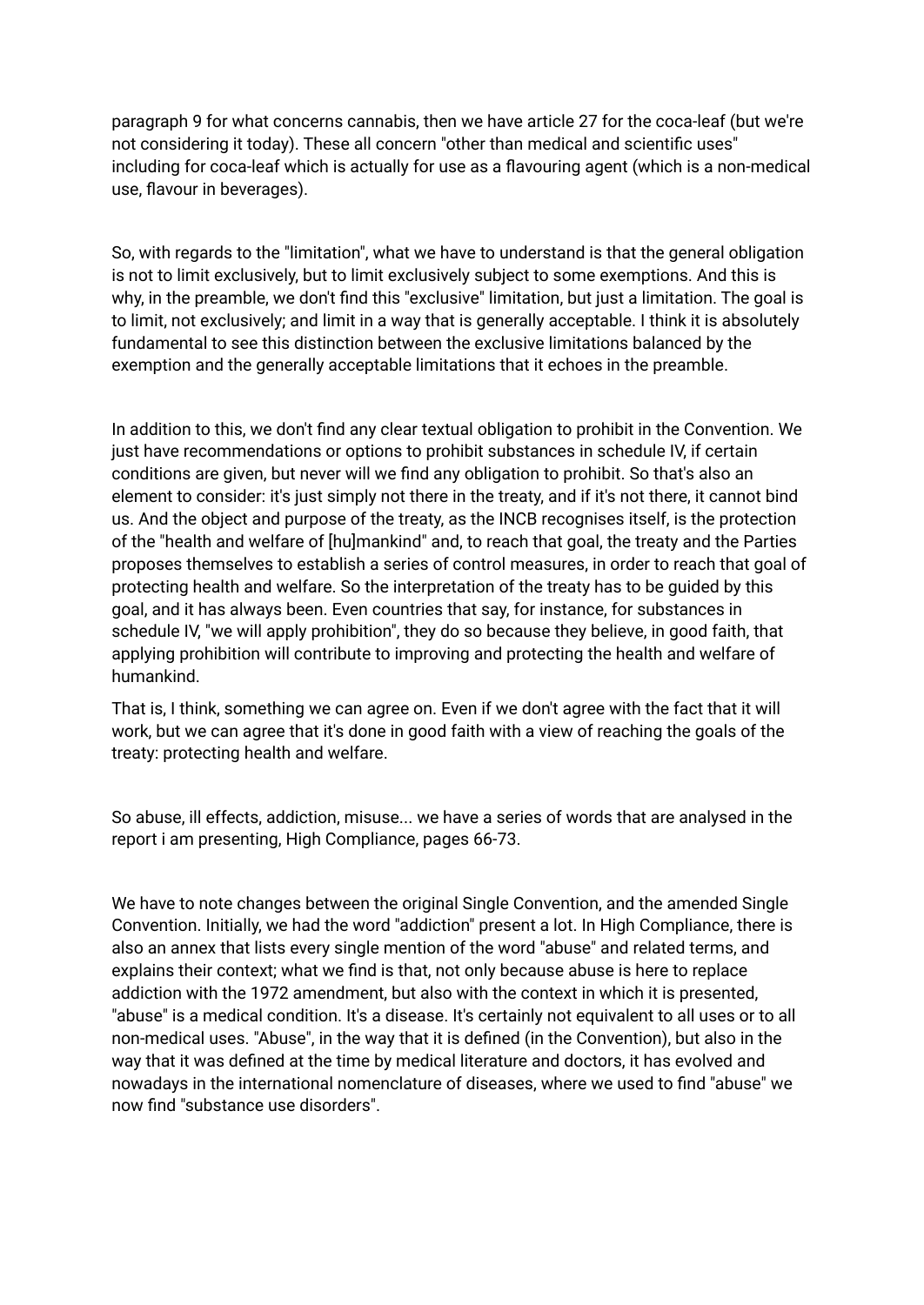And, in the 1961 Convention, when we try to understand what abuse could mean just by reading the text, we see that it's always related to "ill effects", to conditions, to the question of treatment and prevention –what do we treat and prevent? diseases.

So, in order to protect the health and welfare of humankind, Parties have to avoid abuse, to avoid substance use disorder, and other related harms. And that makes sense.

Quickly because I'm short on time, this is the way I tried to represent graphically what the Convention establishes. So, this closed-loop, the limitation, that we can see here in red, the list it uses for licit medical uses are these ones in blue. The licit non-medical uses (in green) are the ones that are exempt under one of the three articles to which Article 4(c) is subject to: Articles 2(9), 27, and 49. And finally, what is neither medical and scientific, nor non-medical as exempt under the relevant provision, that is the remaining uses that are illicit. But not all non-medical uses are illicit. This coheres obviously with the object and purpose.

Article 2(9) is the current article that I identified (not alone obviously, others also have) identified this article as the one that provides a legal framework for non-medical cannabis in our current context, in 2022. Countries, as you see here, are "not required to apply the provision of this convention to drugs commonly used in industry for other than medical and scientific purposes" as long as they enter either by "denaturing or other means" that the drugs cannot be liable to substance use disorder, to abuse.

We also have in this provision this mention that the harmful substances cannot be in practice recovered. Some people have said that this, somehow, forces into denaturing the substance: because denaturing and "making the harmful substance not be recovered" is somehow the same thing -or we can at least understand it as the same thing. But, it is not possible to have the same thing because, if Parties are given the choice of denaturing or something else, then they cannot subsequently be forced into denaturing elsewhere: that opposes the principle of "effet utile" or principle "ut res magis valeat quam pereat" which says that we cannot interpret a treaty provision in a way that it would render parts of its word, or part of the provision, useless or void of any legal effect.

So, if we consider that the substance has to not in practice be recovered, meaning we have to remove the active compound or put other other ingredients that would avoid the compound to be used in the end: it's denaturing. And then the words "or by other means" are void of any effect, and that's not possible: these words have been inserted here on purpose, and they must have effects. So countries must be enabled to "not apply the provision of the convention" by applying other means than denaturing these drugs.

And this is in order to reduce abuse, ill effects, and harmful substances: the only thing that makes sense and that does not render any part of the provision void is by considering that "harmful substances" is harms, the harmful "essence" or "substance" of the of the drugs, the harmfulness of it.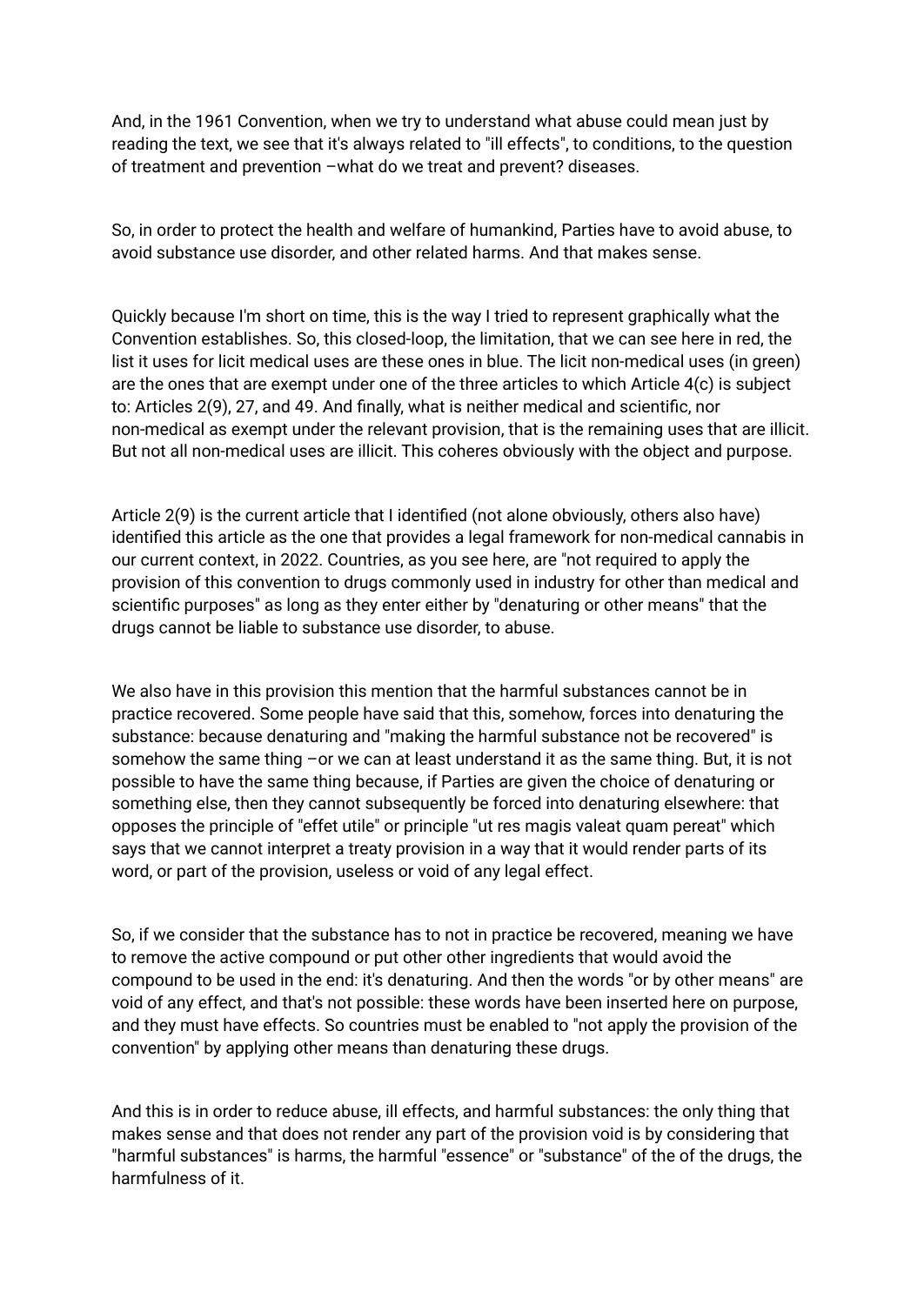In addition, if we try to interpret and again that's based on the principle of "effet utile" (ut res magis valeat quam pereat) if we try to interpret that THC is the harmful substance in cannabis that should not be recovered: first, it's not that evident to think that it's "easy" to recover pure THC from cannabis. It's not easy; that's why we have some problems sometimes when people try to do it at home and they have accidents, because it is precisely not easy. Second, even if we try to consider that it's easy anyway, if THC is the harmful substance, so it is the active ingredient of cannabis that must be removed: for the substance to be exempt the provision has to work for all drugs. So, what would it be for morphine, when it's a single compound drug: do we have to remove morphine from morphine in order for it to be exempt? That makes no sense so if it cannot make sense for morphine it cannot make sense for cannabis. That's again against the principle of effectiveness (effet utile / ut res magis valeat quam pereat) since it would render the article 2(9) void in the case of morphine and not in the case of cannabis.

In addition we know that morphine has been given as an example of these drugs that can be exempted for processes of photography, which personally i would refer to as a recreational purpose. The morphine exempted for photography was not denatured, it was morphine, because if it was not, it would not have been useful in these processes of photography.

Again, article 2(9) allows, according to the true general rule of interpretation that is the "effet utile" (ut res magis valeat quam pereat) allows to consider that either denaturing or other means are possible to exempt drugs, as long as the goal of reducing abuse in order to contribute to the ultimate object of protecting the health and welfare, as long as this is met.

Also, on Article 2 paragraph 9, it's important to consider the inter-temporal aspect of this article. As the drafters explain –we can see it in the treaty but it's very clear in the official records and also in the commentary– article 2(9) was thought for the future and made as something for a future condition which might never arise; which might or might not arise. And these are elements of inter-temporality (inter temporal law).

Other elements of inter-temporality are the fact that the drafters did clearly balance: either we will include a flexible amendment procedure, or if we don't, then we will include article 2 paragraph 9. It was one or the other. And the drafters decided NOT to include the flexible amendment procedure and therefore they decided to include article 2 paragraph 9.

So these two provisions had the same weight in terms of both being thought for the future (we don't adopt a treaty to amend it the next year: the amendment is there for the future when there are developments that we we cannot anticipate) and it's the same thing for article 2(9), that's called intertemporality.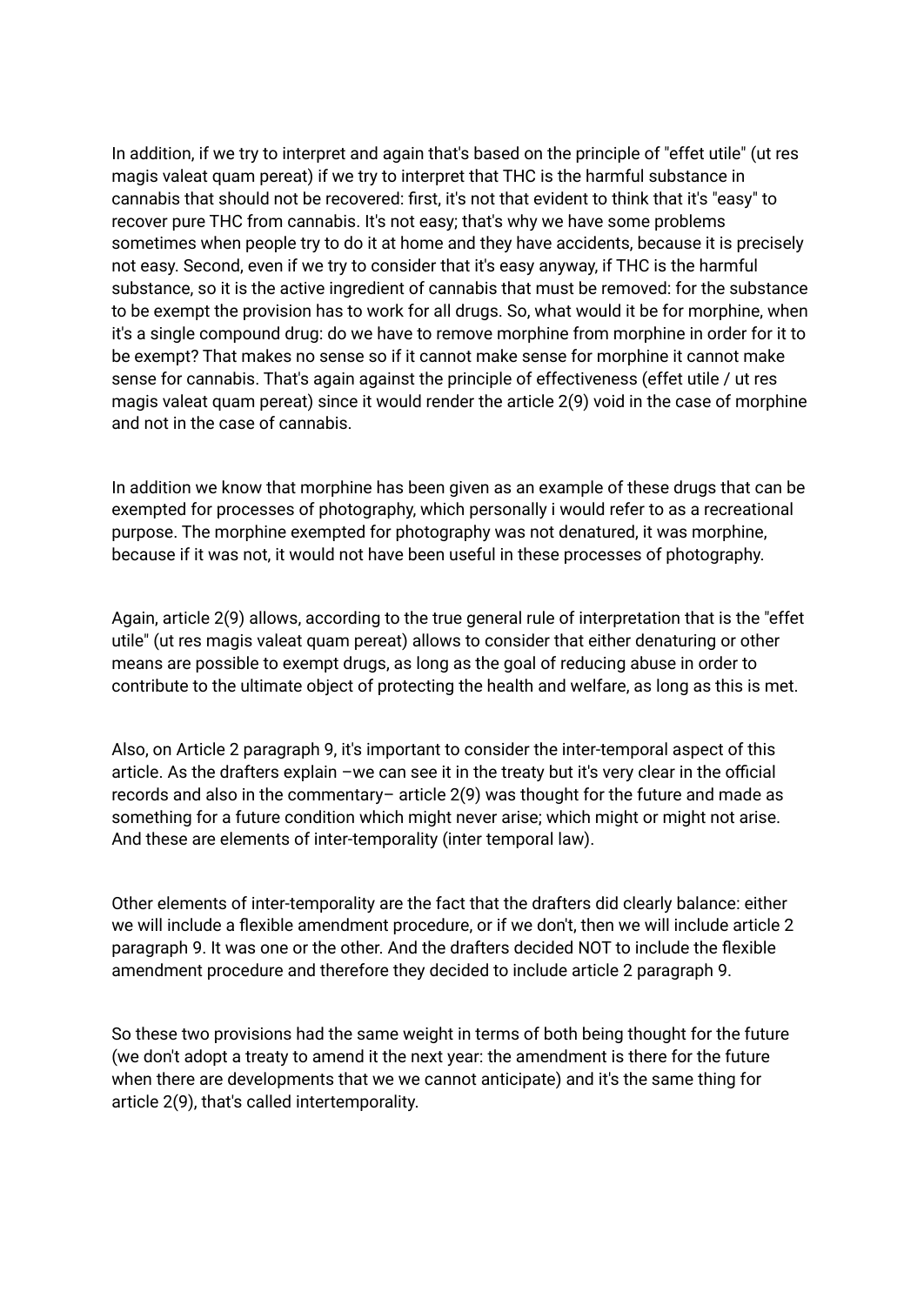And in addition, if they were not sure of including it and preferred at some point the amendment (until they ultimately chose article 2 paragraph 9) it's also because the language was vague: the "harmful substances", the "commonly used in industry" all of this is not defined in the treaty it's very vague. It could be interpreted in fairly different manners, including in a manner that allows the legalisation of cannabis; and even though the drafter might not have been just aware of just that as such, they were clearly aware that the drafting could have been improved. That is France saying it at the almost last meeting during the negotiations, but at the beginning of the negotiations, the USSR also mentioned that the language could be improved and that "others and medical and scientific use" was very broad and industry as well. They knew that. They still decided to include it.

The inter-temporality allows us to look at the article 2(9) with the terms of today instead of the terms of 1961, that's quite interesting because, obviously the cannabis industry, a term well-used today, echoes the common use in industry. And obviously we also mention a lot the "non-medical use of cannabis" as the standard term to refer to recreational use so that echoes the known medical uses in the Convention.

But also, the intertemporality allows to reconcile the provision of exemption for non-medical use under Article 2(9) with the provision of exemption for non-medical use in Article 49.

At first sight, it looks like they are exempting the same thing, and therefore conflict. But this is erroneous: they do not conflict, because they have different temporal applications.

Not only do they have different temporary applications, but they also refer to different subtypes of "other than medical and scientific uses". The non-medical uses that were exempt under article 49 were those uses that were traditional in the territories and that were permitted as of 1st January 1961. That's not the case of the uses under article 2 paragraph 9, these are only "common in industry". So that's the difference in terms of subtypes of uses. And Article 49 was made to expire after a certain period (there is some debate as to whether the period of expiration is that of the 61 convention or of the 61 convention as amended in 1972: the date would change, but anyway in both cases it's passed already). So, article 49 has expired, it is not applicable anymore; but then we have this inter-temporal article 2(9) which was thought to maybe apply in a future that we don't know of: and that's precisely why it is complementary with article 49 once it has stopped to apply, once we have discontinued these uses that were traditional before first January 1961, then we can authorise "new" uses, the ones that are common in industry.

Obviously, we can discuss the content of willing to discontinue traditional uses, and allow only those that would be industrial. That's obviously ethically questionable. Yet, it is still allowing uses for non-medical purposes, legally, after article 49 expired.

And so, as of today, or as of at least if we consider that cannabis is common in industry, and that recreational use is non-medical use, therefore: if the country frames its legislation in the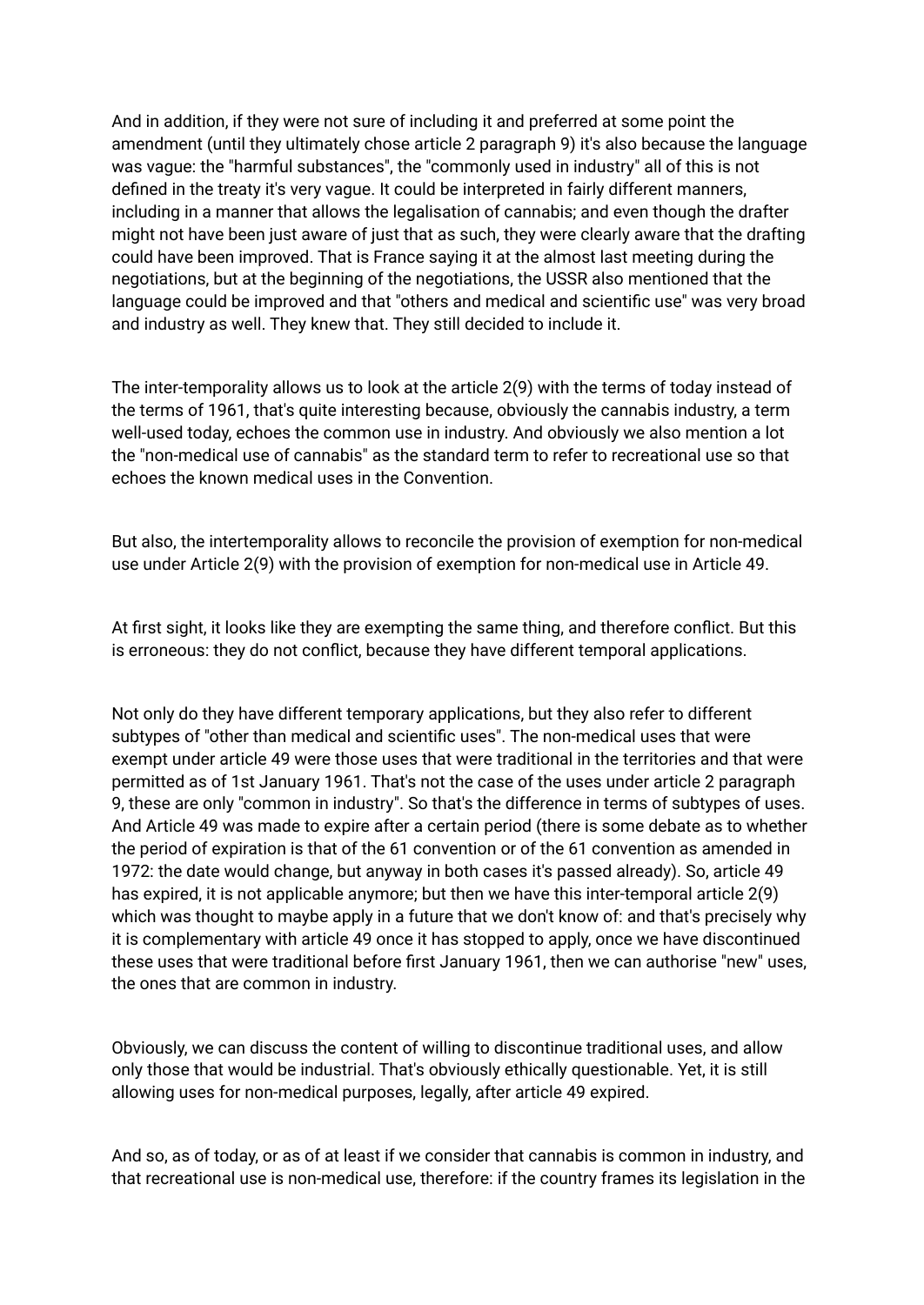way that it complies with both sub-paragraph (a) reducing substance use disorder and other other harms, and sub-paragraph (b) submitting statistical information to the INCB; if the country complies with both, then the uses that are so exempted would be licit under the Convention, and obviously they will be undertaken under legal authority.

So, in article 33 for instance, we see the possession of drug is not permitted except under legal authority. And article 2 progress 9 provides that legal authority.

If we jump to the 1988 Convention against trafficking, it's the same thing. The 1988 Convention never calls against cannabis generally, but against these activities that are already illicit under the 1961 Convention, or contrary to the 1961 convention. We can see this here in Article 3 (on screen), but it's all along the 1988 convention: we see it again in article 14. It's another example, here the 1988 convention calls to eradicate "illicit" cultivation of cannabis and narcotic plants, not the mere cultivation. And it is better that way, because calling to eradicate any cultivation of cannabis would clearly go against the 1961 convention, which provides for its cultivation for not only medical and scientific purposes but also industrial and horticultural purposes.

The 1971 convention, I have to mention it but it's clearly explained in footnote 105 in the High Compliance report. The footnotes in this report are crafted to serve as a toolkit and to provide supporting information. So this footnote explains why the 1971 convention is not relevant, except if we talk about pure THC molecules. It is true that, in High Compliance, I'm not talking about pure THC: I'm talking about the cannabis that people use for recreational purposes, which is rarely pure THC; it's rather right cannabis or cannabis resin. So i don't really address it, but the 1971 convention would apply only in the case of that achieving pure isolated compound as long as the THC is part of the cannabis plant, the cannabis, the cannabis resin, or part of the extract and tincture of cannabis: the 1971 convention has no effect and does not apply.

That's something that is obviously recognised by the INCB itself, in particular in his 2014 contribution to the high level review of the 2009 "Political declaration and plan of action" and a number of other other sources.

So, in conclusion, reconnecting with what at was saying at the beginning, Canada has legalised cannabis and said: "I am in non-compliance with the 1961 convention"

It is true. But, if they were to embed into their legislation: harm reduction, strong measures aimed at effectively preventing the harms and likelihood of abuse from cannabis in their legislation, and obviously in policy, and be able in good faith to prove that they are doing so, and if they were reporting to the INCB according to article 2 paragraph 9 sub paragraph b, they would likely be in compliance with article 2(9) and, by doing so, they might be in compliance with article 4(c).